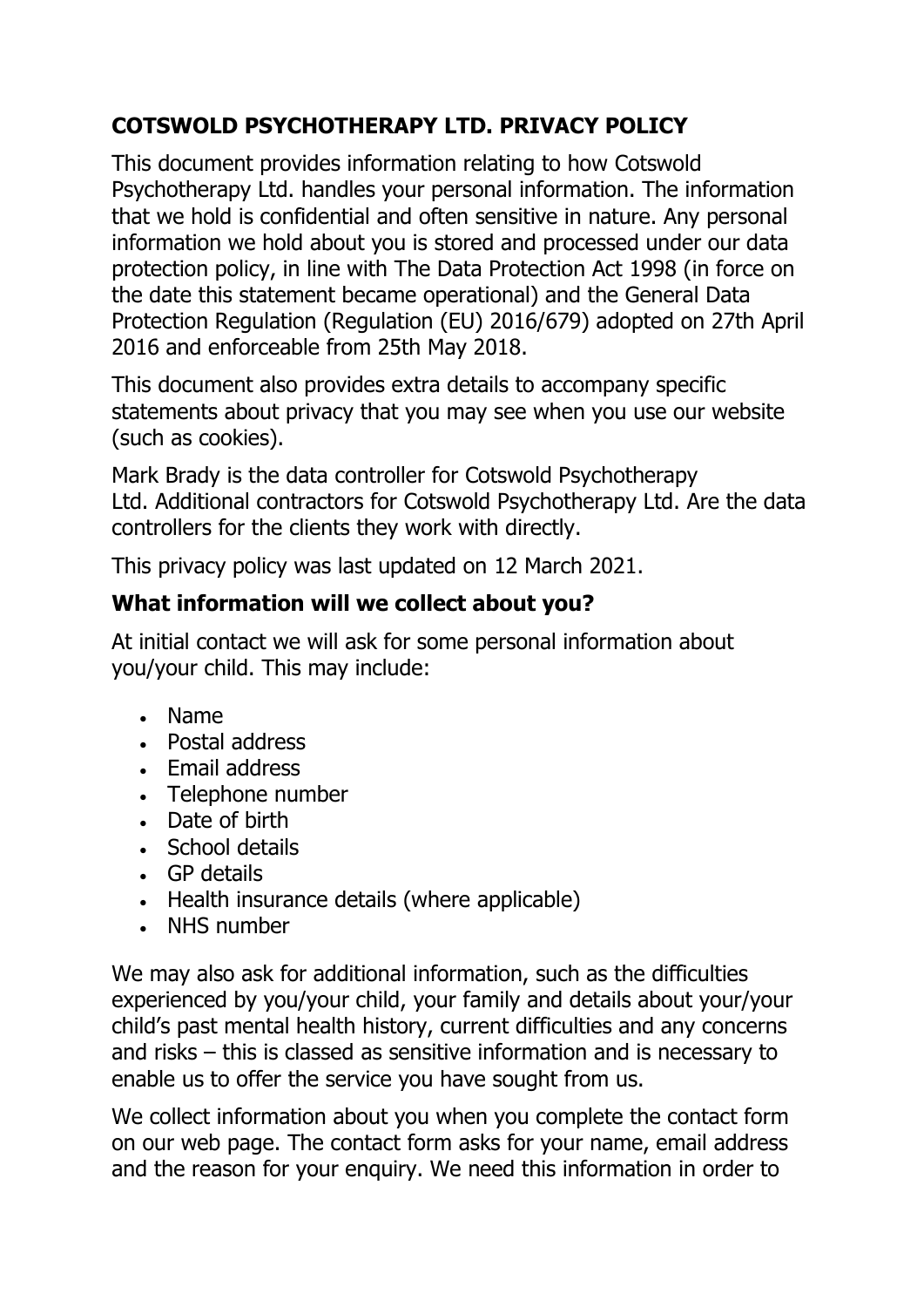respond appropriately to your enquiry. If you contact us by telephone or direct email, a record will be kept of that correspondence or conversation.

If our services are commissioned for you by third parties (your GP, local authorities, clinical commissioning groups, private health insurance, etc.) they will provide us with a variety of information, including your name, postal address, telephone number, email address and medical/educational history.

## **How do we use the information we collect about you?**

We will use your personal information to provide the services you have requested from us. Collecting this data helps us to:

- Communicate with you so that we can inform you or remind you about your appointments with us (including by email, in writing or by text message)
- Deliver the correct service to you/your child
- Conduct a thorough and appropriate assessment
- Invoice you/your insurance company for the services we provide
- Communicate (when necessary and agreed with you) with relevant third parties to support your treatment and manage risk

Your information is shared with the appropriate staff members working for Cotswold Psychotherapy Ltd. and they understand their legal responsibility to maintain confidentiality and follow practice procedures to ensure this. We may also share your information with your/your child's GP, school, CAMHS/CYPS, Social Services, or other professionals such as a Psychiatrist or Paediatrician. We will ask for your consent to do this.

There may be instances when we need to share information such as, when there is a legal obligation for us to do so or when the information concerns risk of harm to the client, or risk of harm to another child or adult. We will discuss such a proposed disclosure with you unless we believe that to do so could increase the level of risk to you or someone else.

We will not share your personal information with third-parties for marketing purposes.

## **Where do we keep the information?**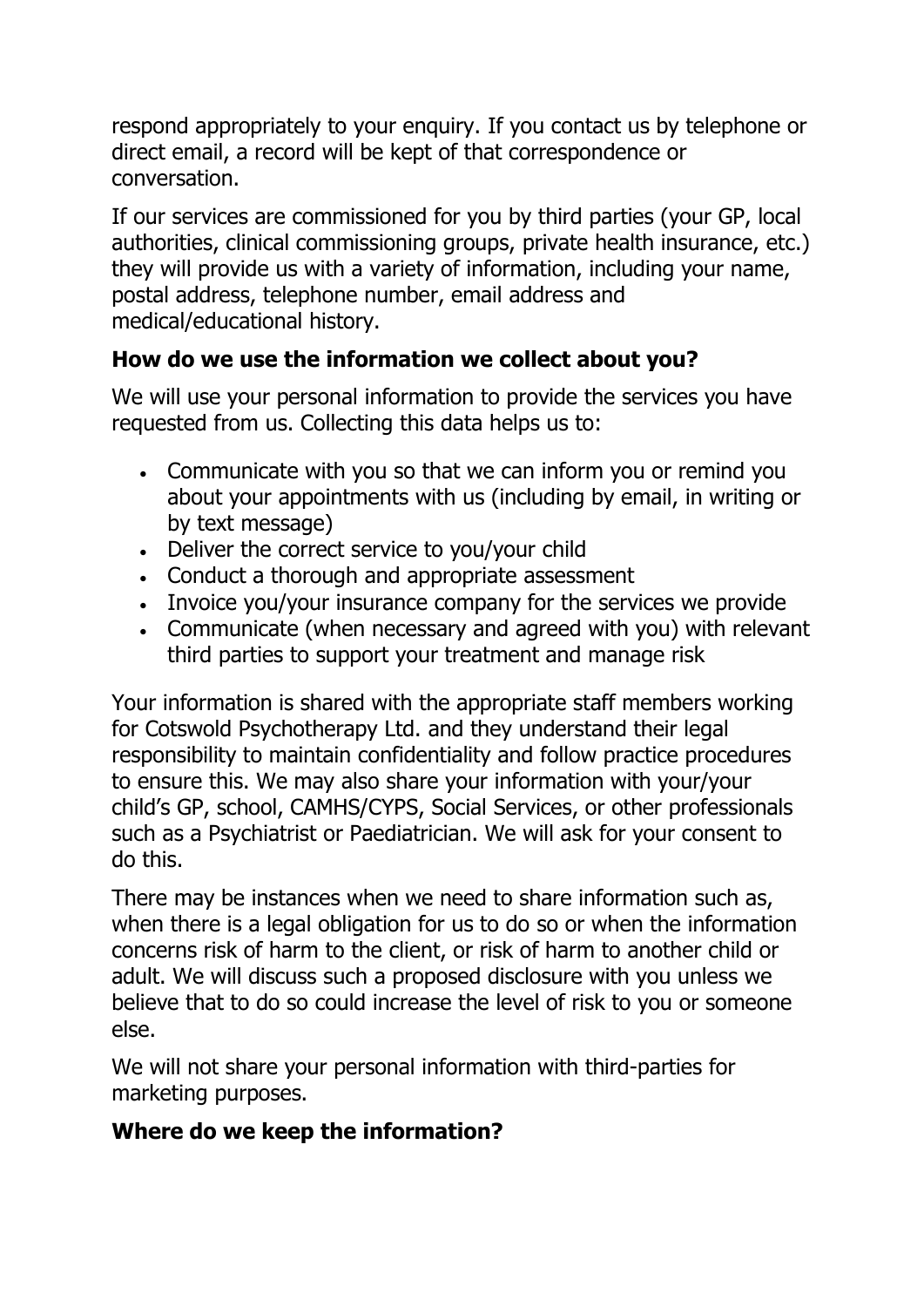- Paper-based patient records and notes are kept to a minimum and stored in a locked filing cabinet.
- Patient information is stored in a password-protected database, which is compliant with General Data Protection Regulations.
- Access to your personal information is restricted on a 'need-toknow' basis only i.e. for those concerned directly with your care and with your account.
- Sensitive personal information will only be sent to patients/parents by email if they have given prior consent for us to do so. Any computers or mobile devices containing personal information are password protected or protected with a passcode/thumbprint scanner.
- Data is backed up regularly.

If you contact us via the website contact form or directly by phone or email, we will keep the information in an online filing system which is compliant with General Data Protection Regulations.

### **How can I see all the information you have about me?**

You have a right to access the information that we hold about you/your child and to receive a copy. You should submit your request to the Data Protection lead, Mark Brady in writing or by email. We will aim to provide the relevant data within 30 days and this may be subject to a small admin fee.

You can also request us to

- Correct any information that you believe is inaccurate or incomplete. If we have disclosed that information to a third party, we will let them know about the change
- Erase information we hold although you should be aware that, for legal reasons, we may be unable to erase certain information for example, information about your medical treatment
- Stop using your information  $-$  for example, sending you reminders for appointments
- Supply your information electronically to another health professional

### **What happens in the event of a data breach?**

To prevent unauthorised disclosure or access to your information, we have implemented strong physical and electronic security safeguards. In the unlikely event of a data protection breach the Data Protection lead,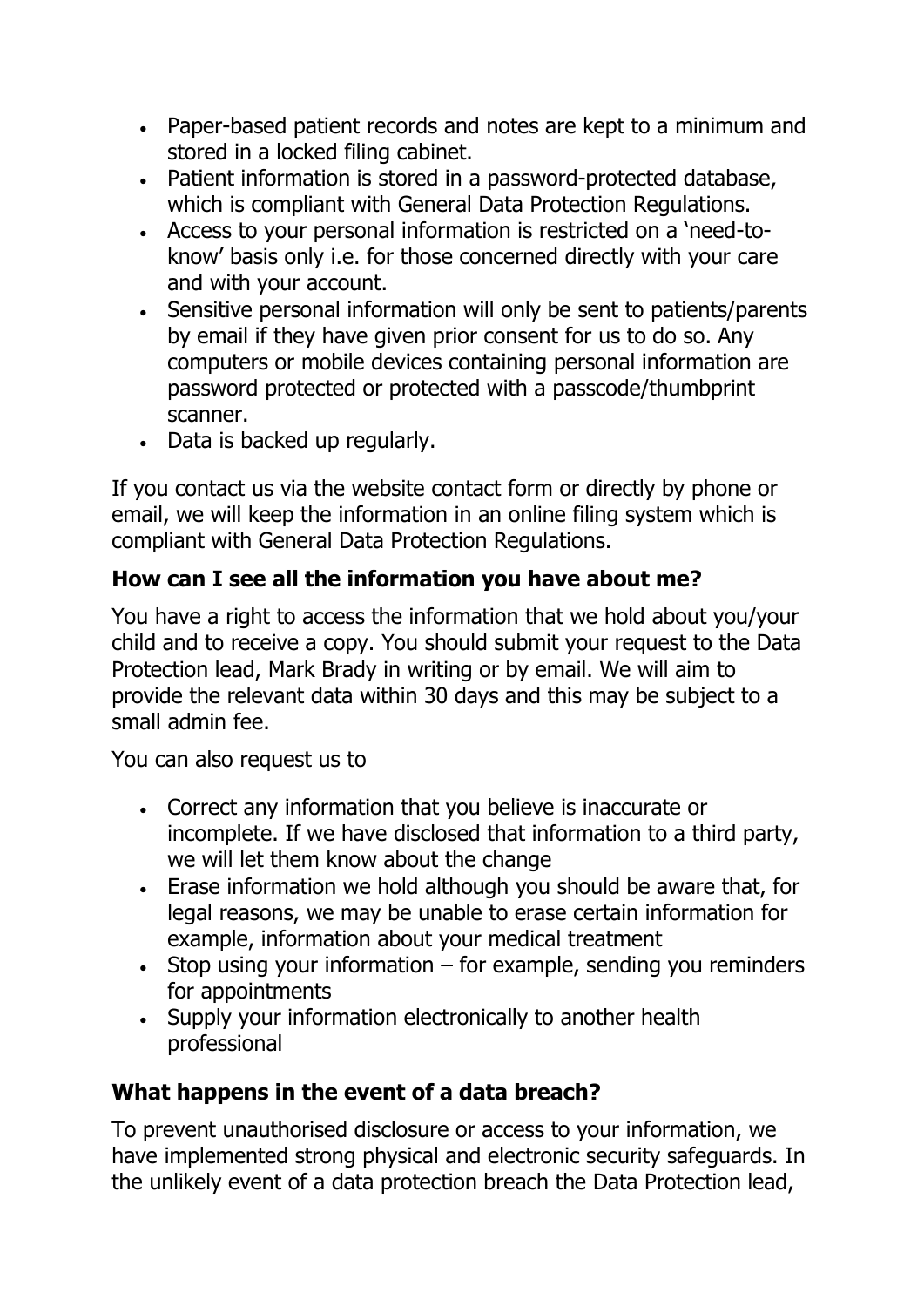Mark Brady will notify the Information Commissioner's Office (ICO) so that their procedures can be followed. Breaches which carry any risk to data subjects must be reported to the ICO within 72 hours, together with a summary of the nature of the breach, the steps taken to reduce the risk to data subjects and measures to prevent the breach from happening again. We will also notify all individuals whose data may have been accessed to alert them to the breach and any potential risks.

# **Complaints or queries**

If you have any concerns about how we use your information and you do not feel able to discuss it with anyone at Cotswold Psychotherapy Ltd., you should contact The Information Commissioner's Office (ICO), Wycliffe House, Water Lane, Wilmslow, Cheshire SK9 5AF (0303 123 1113 or 01625 545745/casework@ico.org.uk)

# **Cookies**

# **What is a cookie?**

Cookies are small text files which are placed on your computer by websites you visit. They are widely used in order to ensure websites work efficiently, alongside providing insight about the volume of visitors to the website and how visitors move around the website. Cookies are sent automatically by websites as they are viewed, but in order to protect a user's privacy, a computer will only permit a website to access the cookies it has sent, and not the cookies sent by other sites. Users can also adjust the settings on their computer to restrict the number of cookies that it accepts, or notify them each time a cookie is sent. For further information about cookies please visit www.aboutcookies.org

### **What sort of cookies do we use on our website?**

There are a number of Cookies that are stored when you visit our website. These are used by GoDaddy to monitor the performance of the website.

## **Can I browse your website without receiving any cookies?**

Cookies don't stay around forever and your web browser will eventually delete them. When a website stores a cookie, it states how long the cookie should stay on the computer for  $-$  this can be for the current visit only or for a period of time, for example one week.

You can choose to delete our, or any websites' cookies from your web browser at any time (for help on how to do this, go